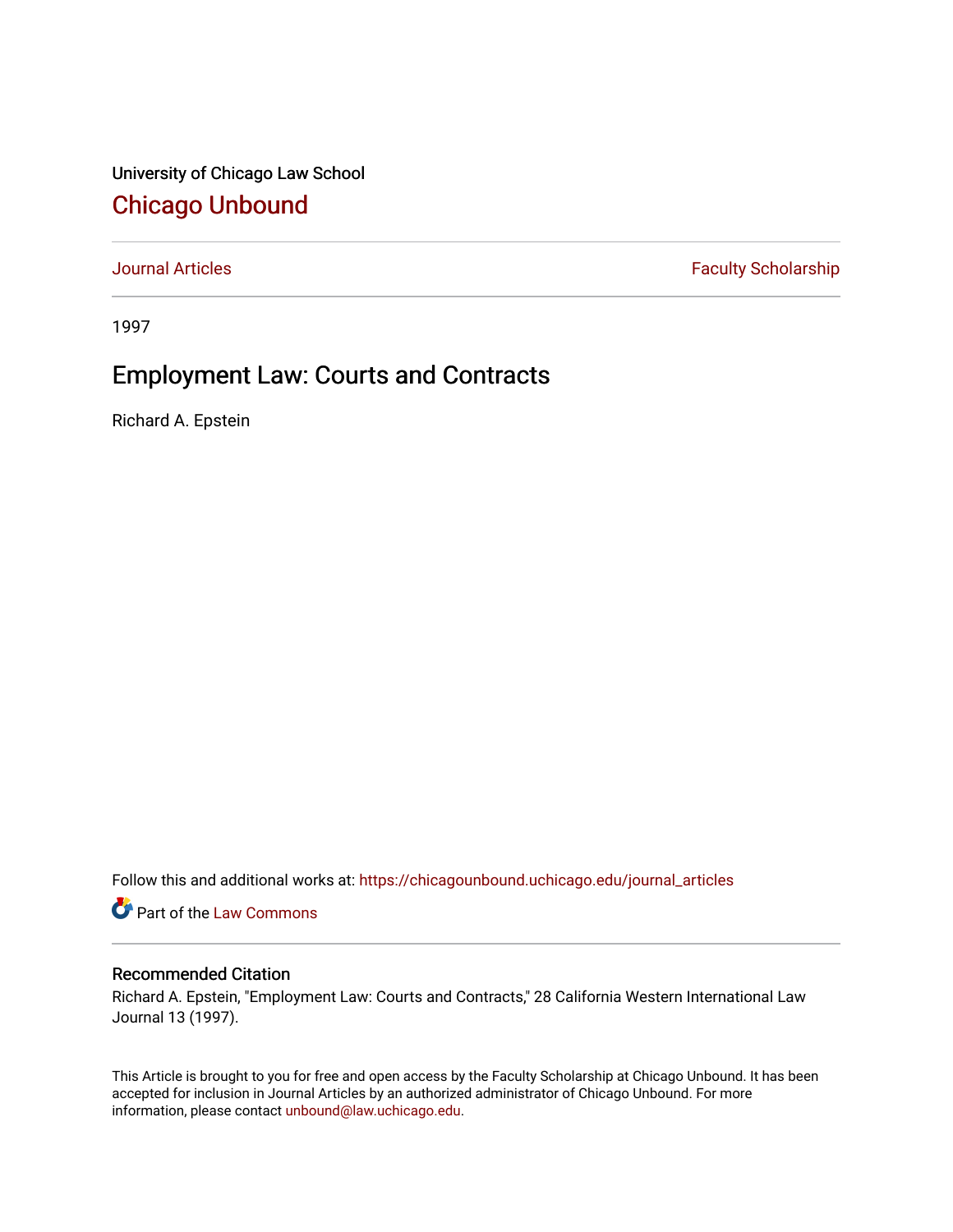# **EMPLOYMENT LAW: COURTS AND CONTRACTS**

### RICHARD A. **EPSTEIN\***

There are clearly deep divisions of opinion in New Zealand on the relationship between the courts and the Employment Contracts Act 1991 (ECA). These address both substantive and jurisdictional issues. Thus, the central dispute concerns the way courts should interpret the various provisions of the Act. The second concerns the question of whether a specialized court should have primary responsibility over administering and interpreting the Act. Clearly, the two questions are related, for the choice of tribunal is likely to have some systematic effects on the manner of interpretation. But as a foreigner, I plan to avoid these specific controversies by taking a somewhat Olympian perspective. I do not propose to comment on whether the key judicial decisions have been consistent with the new statute, or whether they still reflect the thinking of earlier labor legislation. That issue is best left to local expertise. Instead, I will concentrate on two larger questions. What should be our general attitude to specialized courts? And how should we view an employment contract-particularly a contract designed to be terminable at the end of a fixed period? Both questions have broader interest, and the second question in particular is extremely important both for New Zealand and the rest of the industrialized world.

### SPECIALIST OR GENERAL **COURTS?**

The question of specialist courts summons forth two basic attitudes. On the one hand, it is argued that only individuals with long experience in a particular substantive area can gain the appropriate degree of expertise-

<sup>\*</sup> James Parker Hall Distinguished Service Professor of Law at the University of Chicago, where he has taught since 1972. Professor Epstein has written numerous articles on a wide range of legal and interdisciplinary subjects. His book, *Simple Rules for a Complex World* (Harvard, 1995), grew out of a series of lectures and seminars given in New Zealand and Australia in 1990. His most recent book is *Mortal Peril: Our Inalienable Right to Health Care?* (Addison Wesley, 1997).

This commentary was given at a conference on employment law held in Wellington on December 19, 1995, in response to contributions by Colin Howard, member of the Victorian Bar; Bernard Robertson, Massey University; Richard Sutton, Law Commission; and Ross Wilson, New Zealand Council of Trade Unions. First published in 1996 by New Zealand Business Roundtable, P.O. Box 10B147, The Terrace, Wellington, New Zealand. Text: as acknowledged. 1996 edition: New Zealand Business Roundtable.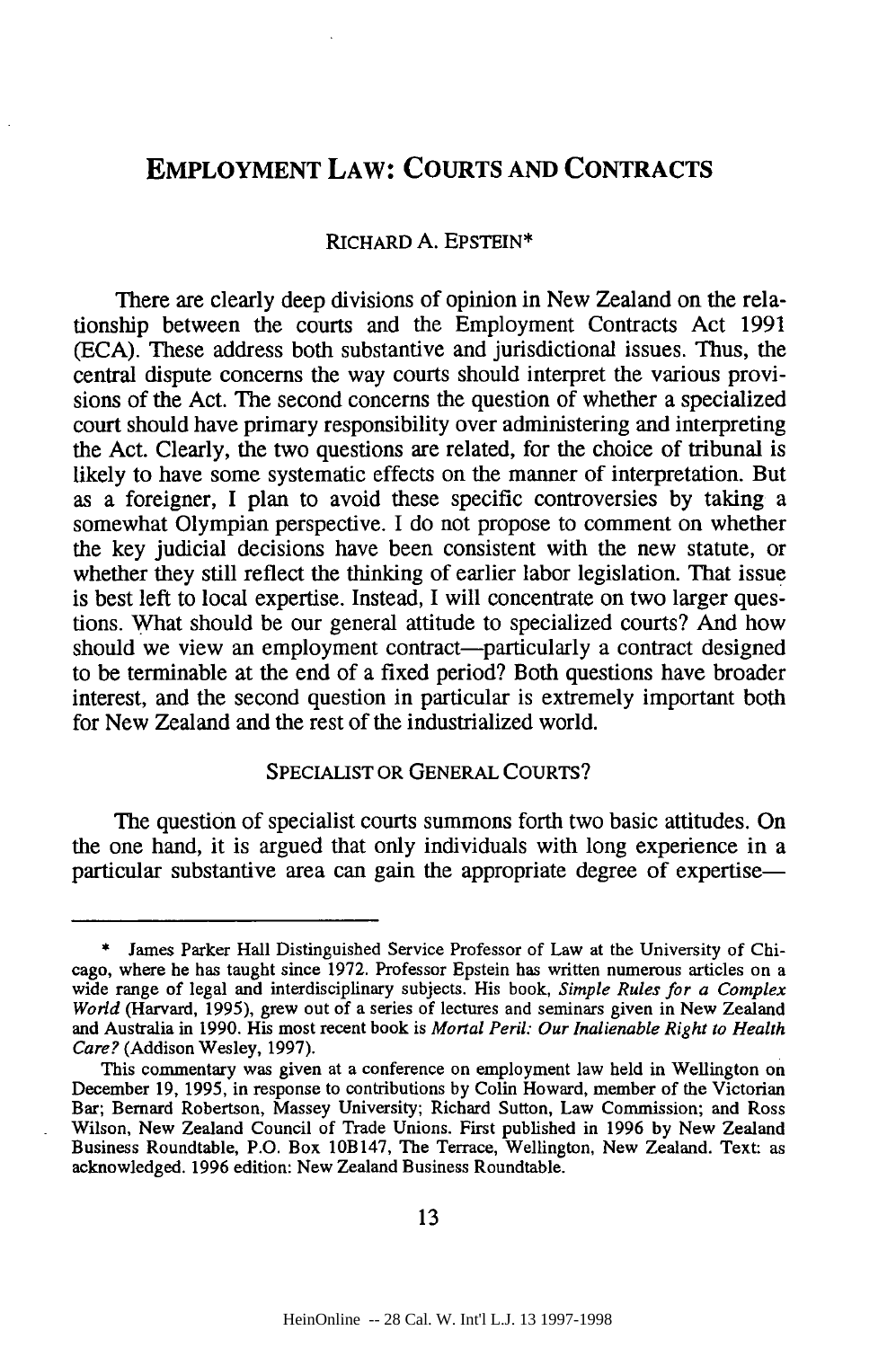and even of empathy—over its subject matter. The contrary argument is that judges who only work in a single area of the law risk seeing their "expertise" turning over time into an intellectual bias, which leads them to develop their self-image as champions of one particular side to a longstanding legal and political dispute.

My own view is that the claimed benefits of expertise are minor and that the problems of bias are much more serious. It is a bit difficult to be wholly categorical about this judgment because much will depend on the nature of the subject matter. Specialized courts of bankruptcy or taxation tend on balance to work relatively well because the technical knowledge needed to administer these complex systems of law is great, while the opportunity for forming political allegiances is somewhat limited. To be sure, one can find some judges who might develop a creditor orientation and others a debtor orientation, but since creditors and debtors come from all walks of life it is not clear that this form of identification, if it develops, maps itself on to any lasting political division within the larger society. So one hears relatively little uneasiness about these kinds of tribunals in the United States.

But labor law presents a different set of issues. Most of the points of contention arise in the formation and interpretation of employment contracts or collective bargaining agreements. Here, the level of expertise demanded in these disputes is relatively small, for most of the issues are those which are encountered in any contractual dispute: what were the terms of the engagement, the sequence of performance, the opportunities for mitigation of loss, and the like. I quite agree with the view that a labor contract is not the same as a contract for the sale of baked beans. But the parties to a labor contract already know that. When I work, the title for my person does not transfer to my employer in the way that the title for a can of baked beans transfers from a seller to a buyer. The difference between the cases lies in the terms of the respective contracts, express and implied. The role of the judge is to understand what the express terms mean, and what the background conditions and default rules should be. While legal cases will undoubtedly differ by subject matter, in all instances the goal is a set of rules that will maximize the business efficiency of the transactions.

Indeed, a judge who has experience in interpreting contracts other than just labor contracts is likely to understand labor relationships better than a specialist labor court judge. He or she will be better placed to see the interconnections between one type of contract, or one type of tort problem, and other types of legal problems. Judges who have a good overview of the full relationships existing in commerce, family relations, and other areas of the law will most likely understand the issues better than judges who are exposed only to a narrow set of cases. For that reason, I would turn the expertise argument around: we will get more real expertise from general judges than from judges consigned to work within a relatively constrained menu of cases.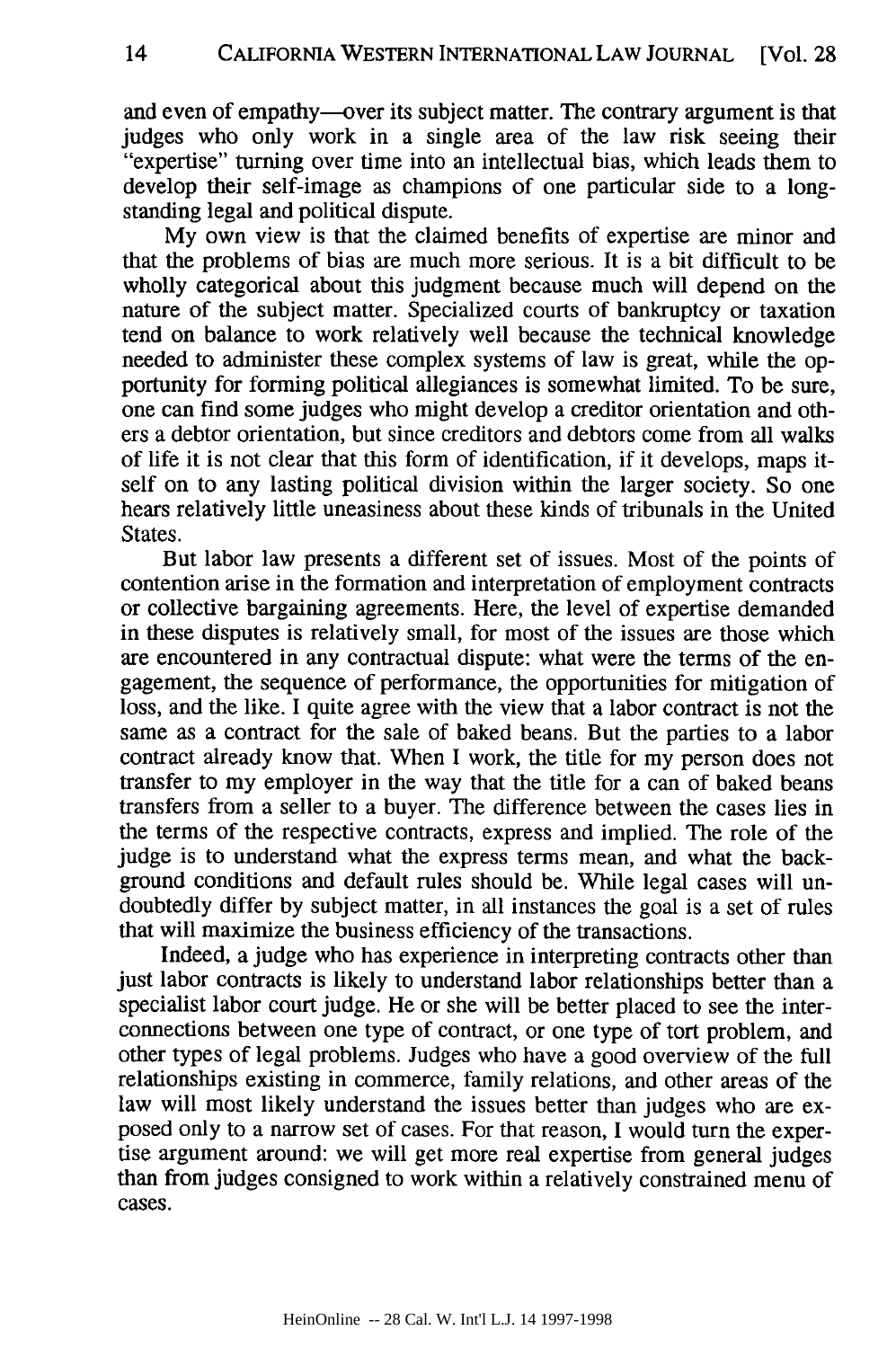By the same token, with management/labor relationships, especially in the context of unions, the risk of bias either way is far greater. It is an open secret that the uneasiness with the National Labor Relations Board in the United States is such that it is reflected in part of the composition of the Board itself, namely in the requirement that some of the Board members be drawn from the ranks of each political party to prevent a truly stacked tribunal. In making this argument I am not referring here mainly to overt, conscious bias. Some of that can surely emerge with time, but I think that the trappings of office help to control those difficulties. Rather, the focus of my concern is with the inclinations that get reinforced after working constantly in the same field and being long exposed to the same influences.

Thus, particularly for employment disputes, I favor abolishing specialized courts and moving to general and comprehensive jurisdictions. If one is seeking a principle on which to partition cases into separate jurisdictions, that principle should be the monetary amounts at stake rather than the subject under dispute. And if we must have specialist jurisdictions within a general High Court, I would prefer to see this done through the rotation of judges. Judges would stay in one area for a period of time, and then move out before they had become so fixed in their attitudes that they no longer had the freshness of approach that one wants to see on the bench.

The problem of institutional bias is a serious one, and it starts with the selection of the judges. There is an important difference between appointing a judge to a general court and appointing a judge to a specialist court. If I am seeking to pick a judge who will do my bidding, my problem is much greater when appointing a general court judge. I can never know the precise issues that will come in front of that judge. I may find someone whom I regard as sound on issues of, say, toxic torts, but who is rather suspect on labor relationships. Thus, I am forced to take the good with the bad, because I am effectively buying a basket of goods, some of which I like and some of which I do not. Because of this, we will get judges who, in general, are more centrist in their orientation; and more open to argument, than if I as, say, a National or a Labor minister have the opportunity to buy a specific can of beans in the form of a judge dealing with only one issue. In that case the judge's views on that issue will dominate, and the spread of issues which gives us our buffering capacity will be lost. This is a built-in problem; it has nothing to do with one's own views on labor market questions. There is thus a clear contrast between having the ability to choose one attribute and one only, and being required to weigh up the positive and negative attributes of a judge with respect to a whole host of issues. Put another way, the "veil of ignorance" constraint operates more powerfully in the appointment of judges to general courts. In the long run, no matter who is in power, this will usually constitute a positive check on judicial bias.

In sum, the "expertise" argument for a specialist jurisdiction is not only thin but probably runs in the opposite direction to its premise, while the bias argument is very real. As I noted, my degree of conviction varies with sub-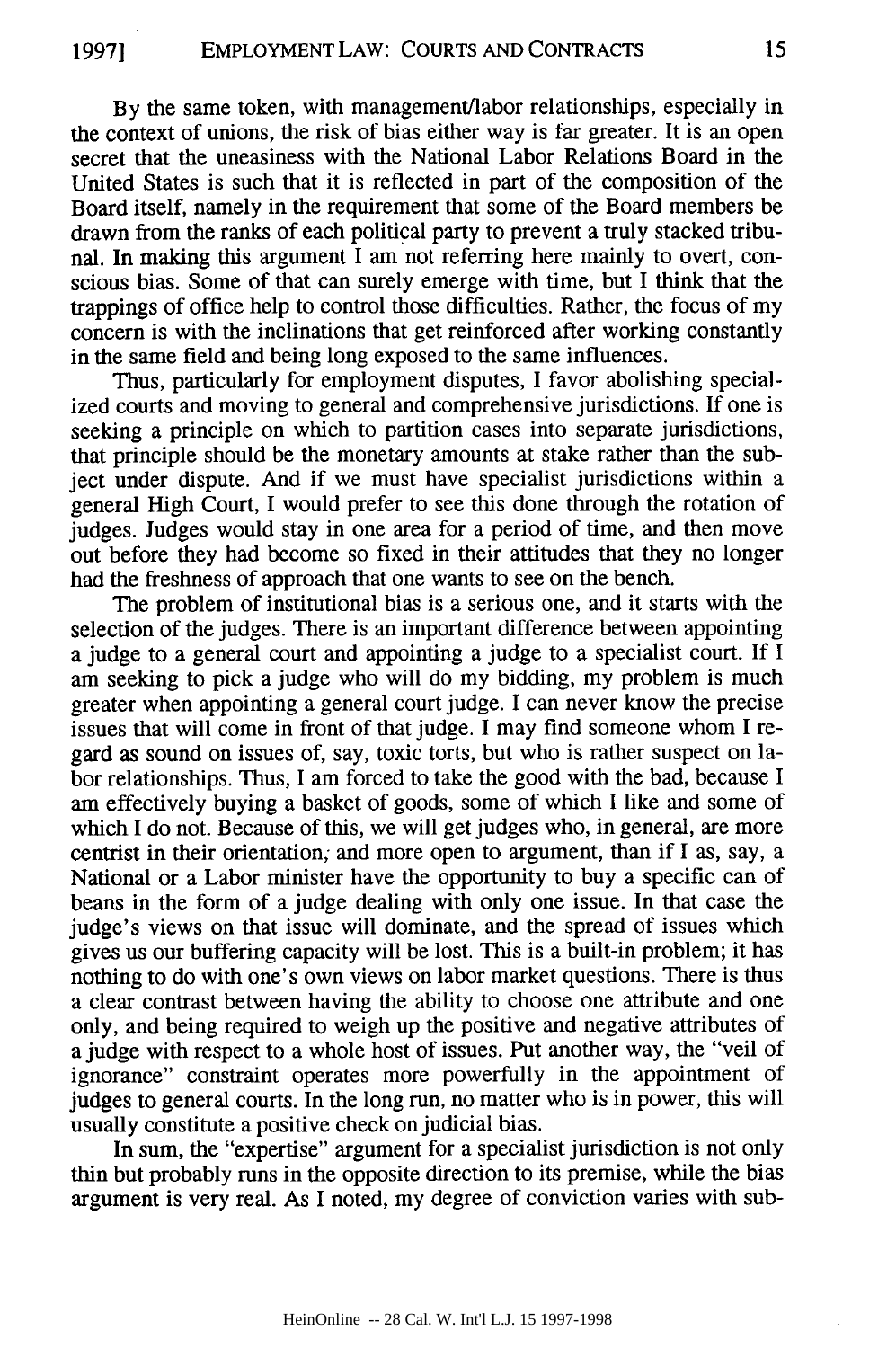ject matter area. Yet by the same token, I suspect that others may find dangers in specialized courts that I think relatively inoffensive, such as specialized tax courts. It may well be that even here the case for picking and choosing expertise is sufficiently weak that we should avoid such devices. Where there is a need for expertise and specialization, it might be provided through arbitration at the time of the dispute. The parties to the contract could select their arbitrators, who may well have relevant technical expertise. This approach could work generally. More specifically, I would handle the expertise question by introducing to labor disputes the practice already common in New Zealand with commercial arbitration—the ability to go to somebody outside the judicial system for a decision.

This option might not be used often, since the sums involved in labor disputes may not make it generally worthwhile. It may only happen where there is an issue of principle involving a group of workers rather than a single worker. But there is little logic in attempting to ensure that all small disputes receive the same level of attention as the large ones. The size of the controversy clearly should have some influence on the amount of attention and the level of expertise devoted to it. Happily, once again, there is little downside if I am wrong. The point is that so long as the basic institutional choices are sound, we should allow the parties to decide whether or not to opt out of the court system. If in some industries or firms the parties think that it is possible to assemble a permanent panel of arbitrators at low cost, then we should bless that arrangement. Yet if the courts in other regions have lower backlogs or abler judges, the same parties might opt to remain within the legal system. In dealing with system-design, it is useful to predict the outcomes that people will opt for voluntarily. But it is even more essential to give them the information and incentives that allow for intelligent choice. And that can best be done if courts of general jurisdiction hear employment disputes.

# THE NATURE OF AN EMPLOYMENT CONTRACT

I can now turn to the more substantive question: how should we conceive of an employment contract? It is easy to draw the wrong inferences about how the relationships in an employment contract actually work. An employment contract needs to be understood on two levels. On one level, there is the set of legal arrangements that are written on paper, and perhaps even understood and enforced in accordance with their letter, at least as a matter of law. Separate from that are the full range of additional terms and conditions which are part of the culture of the particular firm in which the employment relationship is embedded, and which the parties may wish (at least before the dispute arises) the courts to ignore in the disputes that go to litigation.

In any employment relationship, there will be a transfer of information from employer to employee. Various kinds of fiduciary and trust relation-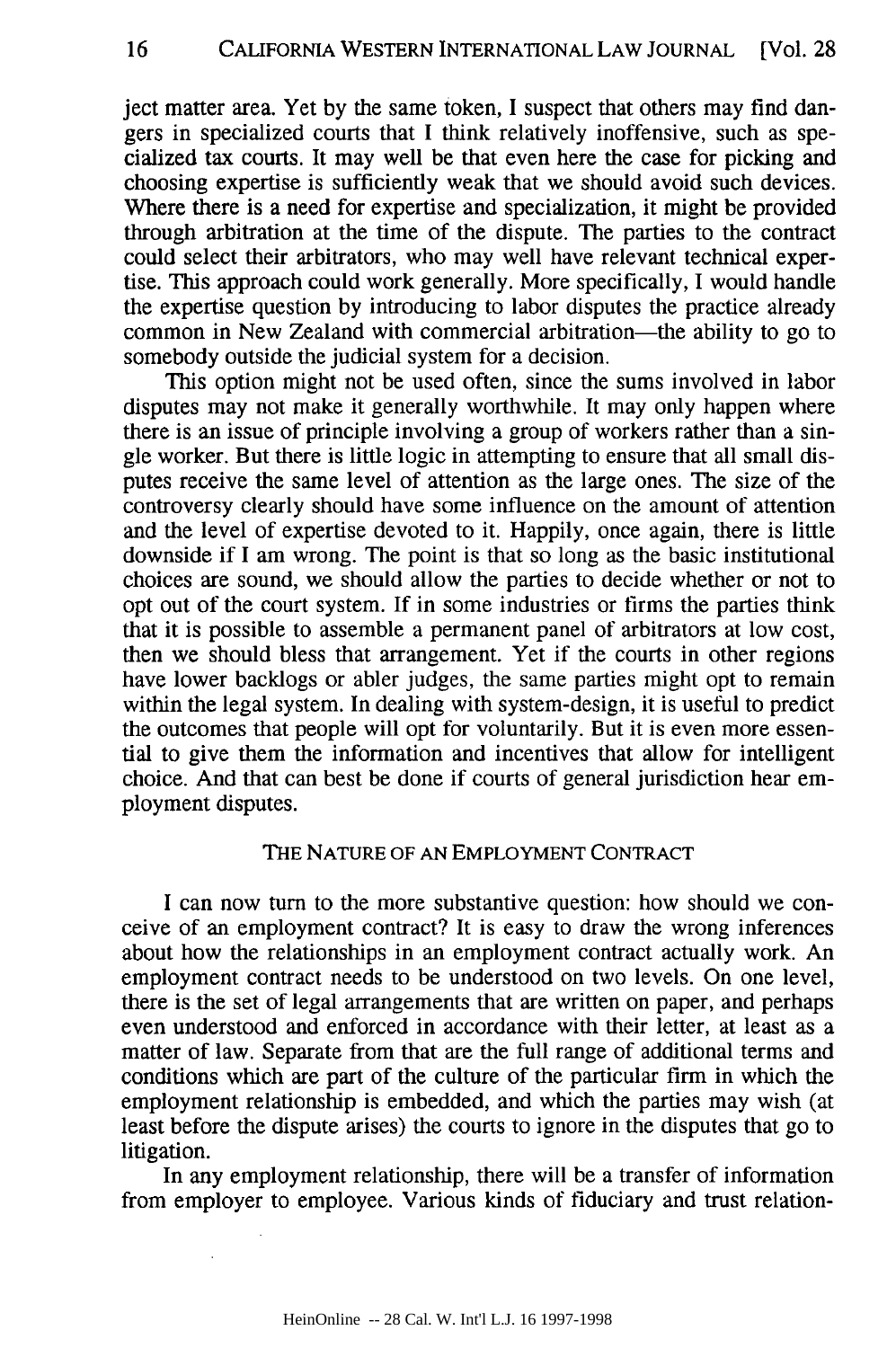ships are inevitably created. It is therefore wrong to think of an employment relationship as consisting simply of a specific set of duties owed by the employee to the employer, plus a monetary obligation owed by the employer. The real question is how we should understand the interaction between these two different sets of relationships. My argument is that some of the "soft" obligations that are vital for the day-to-day functioning of a contract should not be enforced by any court of law. Judges will go badly astray if, after the fact, they try to define the soft conventions and decide who was right and who was wrong with respect to them. Such an approach can only lead to numerous mistakes. On balance, judges are better off understanding what an employment relationship really means—namely, that all the informal, inhouse rules will bind the parties in some customary sense but should not be legally enforceable.

Recent experience in the United States is extremely instructive. Workplaces often supply company handbooks to newly hired workers telling them about their rights, duties, and expectations. Unfortunately, the tendency in some courts has been to enforce the informal rules found in these books, even if by so doing they have overridden explicit contractual provisions for term employment or for a contract at will. The response of workplaces to these court decisions has been rapid. Virtually all the handbooks now contain conspicuous disclaimers to the effect that the representations or promises in them are informal practices and are not enforceable in a court of law.

That development is surely significant. It does not mean that informal representations are unimportant—clearly they may play a vital role in firm culture. An employer will suffer a big loss of reputation if such representations are unreasonably violated. But the law of the workplace is not necessarily the law of courts, and one needs to keep the two clearly separate. Loss of reputation is a powerful sanction for an employer failing to keep adequate faith with respect to the informal terms that are denied legal enforcement. If one worker is fired, the significance of the event is not lost on other workers. Their greater insecurity will translate into higher labor and operating costs for the employer, unless the decision can be justified to the workforce. But just because an employer can successfully justify the action to other workers who know the workplace culture and the personalities, it does not follow that when the case comes to court the right outcome will be sustained.

This is not a criticism of judges or lawyers. It is simply a recognition of the fact that the type of local knowledge possessed in one place may not translate well to another forum. This explains why people try to bifurcate the issues, so that the soft conventions can be handled in an informal manner removed from the legal setting.

To all this, it might be said that what I am proposing is simply a cloak for the exploitation that can sometimes happen in employment relationships. But a broader look at termination and business arrangements suggests a very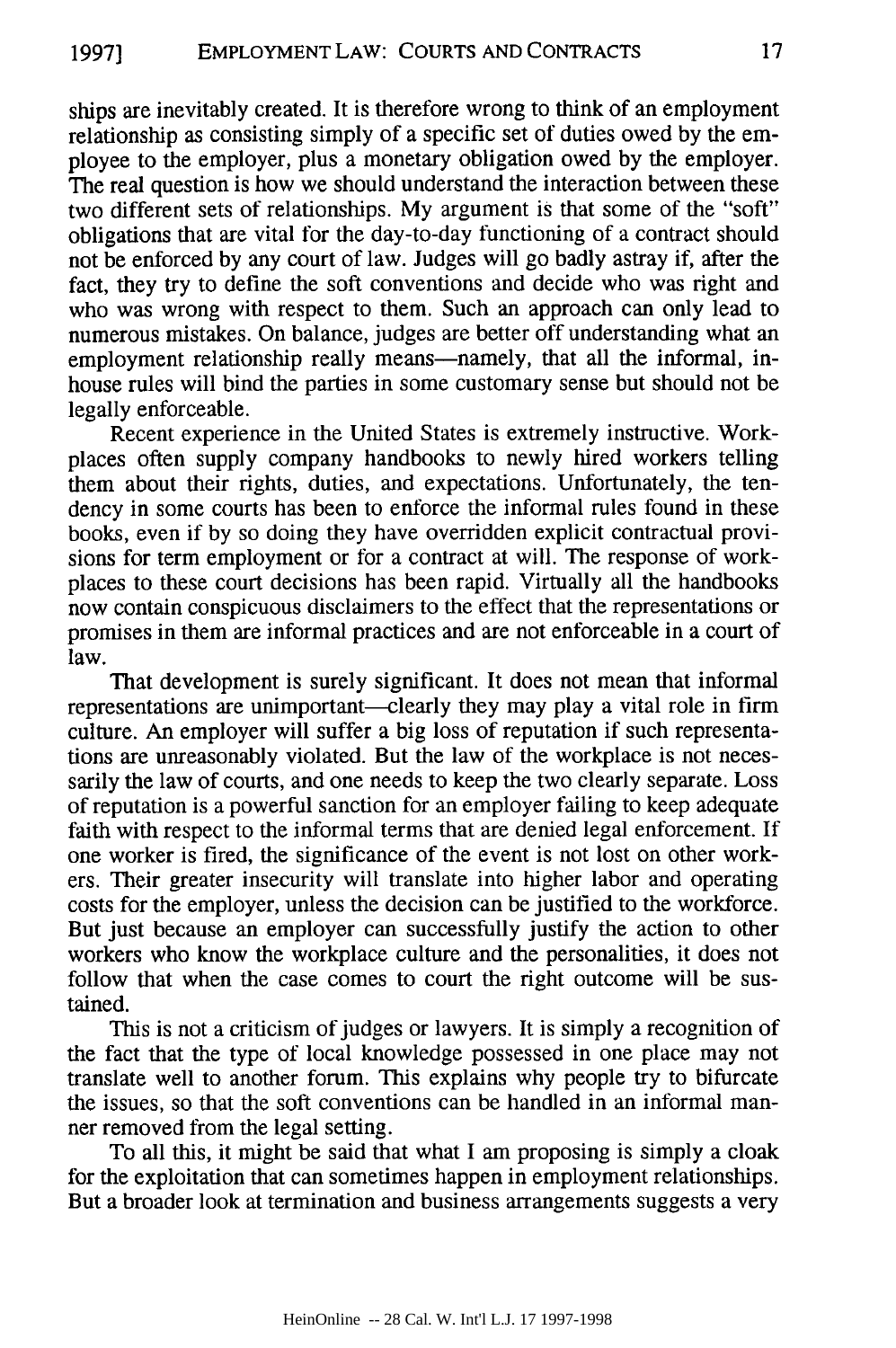different story. First, within the area of employment contracts, it is important to remember that contract governs the employment of the most senior members of the firm. Exploitation does not explain why employees who are wooed for such large sums accept such harsh written contractual conditions. Rather, it is the same efficiency dynamic that is at work at other less senior levels of the employment relationship.

The same message is fortified when one looks at other business relationships that have little or nothing to do with employment. One firm might have an agreement to supply certain services to another; or the two firms could be in a franchise arrangement. Yet these agreements often show the same patterns that I have just described in employment relationships. The ability to sever the relationship may be at will, and often on very short notice. And the terms of the social agreement may not be carried over into the legal agreement. Rather, an "integration clause" will frequently provide that "the express written terms of this agreement, and none other, constitute the sole source of rights and duties between the parties." Efficiency, not exploitation, explains the use of these terms. It is simply too risky to reconstruct a delicate web of understanding in the course of litigation between business entities, and between employer and employee.

If this analysis is correct, then we can acknowledge that the employment relationship goes deep without any necessity for the relationship to go deep in a legal sense. Indeed, the opposite may be true, in employment as elsewhere. An employment relationship is one of trust and confidence. Often an employee has access to trade secrets or other sensitive information owned by an employer. If an employee has that type of information and loses the employer's confidence, the appropriate action by the employer may be immediate dismissal without complications. Yet if the employee is not fired, the information could remain too long in the hands of a person who is likely to turn it against the employer. Once information gets out often in undesirable circumstances-the consequences will be difficult to trace back to its source. Information is like water that seeps through the ground. It goes in a thousand different directions, and one never knows where it will come out and do harm. In whose interest is it for the finger of suspicion to point in every direction at once?

Accordingly, it is a common and brutal practice—often brutally understood and accepted by all parties—that when workers are fired they are barred from their offices immediately and given severance pay. Rarely are they given notice and then allowed to remain on the job, so that the employer gets work for cash. This draconian procedure is followed not because it is pleasant for anyone, but because of the problem of team production. If workers remain after they have been given notice, the strong possibility that they could sabotage a computer program or steal proprietary information is enough to justify their immediate dismissal, not in the sense of a criminal sanction but as a prudent business policy. No one can tell which employees might engage in that conduct, and one does not want a cloud of suspicion to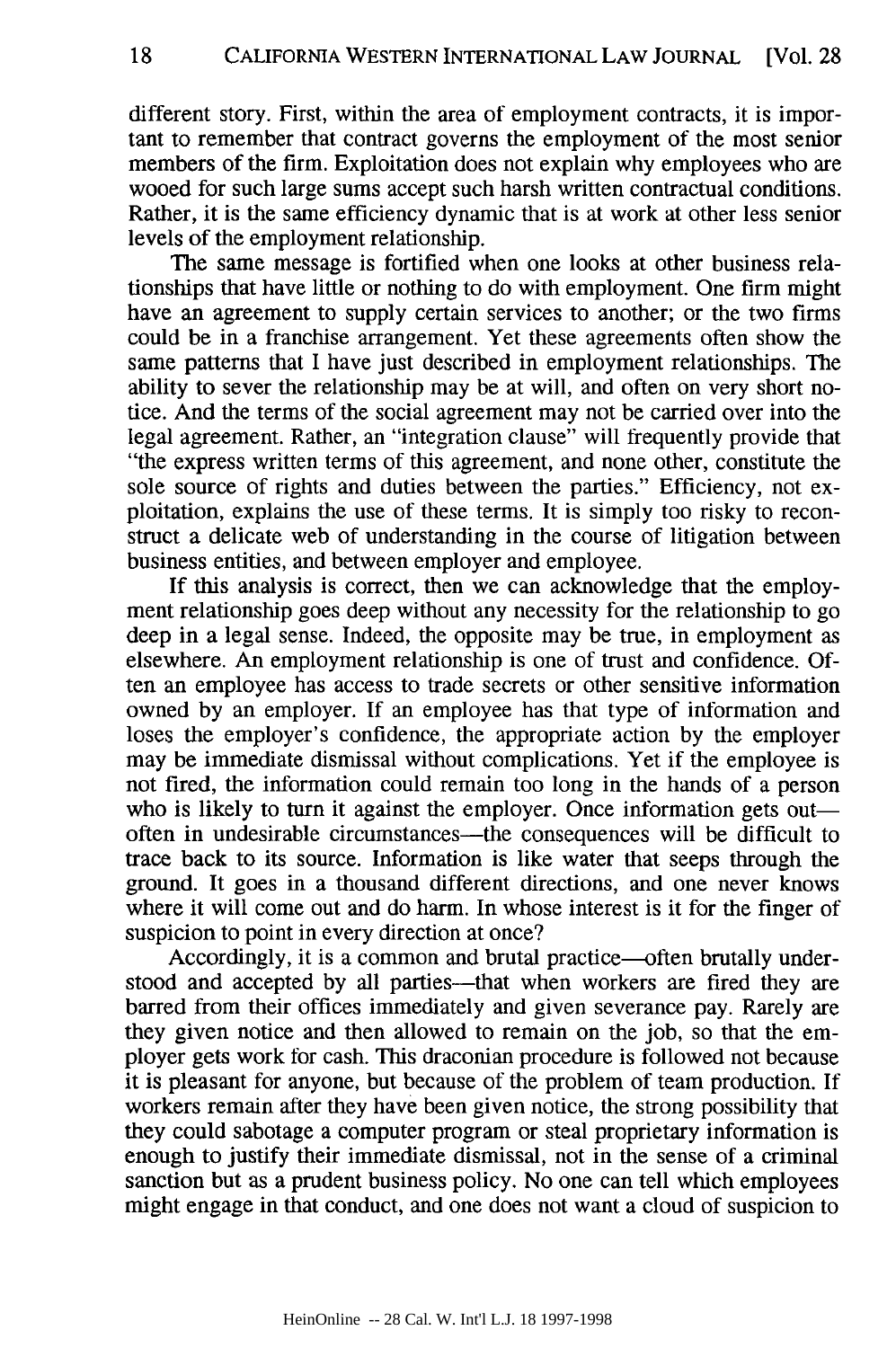hang over each of several workers dismissed at one time. So severing the connection sharply and promptly avoids the need to trace the leak should something unfortunate happen. Such a policy of quick dismissal is not, of course, intrinsically desirable. As with so much of life, it is merely the lesser of two evils.

# THE ECONOMICS OF UNJUSTIFIABLE DISMISSAL

If we accept the legitimacy of immediate dismissal, how should we then approach the issue of compensation for the worker after a dismissal takes place? Here one needs to look to the legal arrangements and the implied arrangements to see whether they are designed to afford some legal remedy or simply an informal remedy inside the firm. If the agreement says that the contract is over because it is an at-will arrangement, or because its natural period has expired, that should typically end the matter for the courts. Obligations of good faith for such matters as severance pay are not legal obligations. They are social obligations, and are frequently honored. But they are not invariably honored, and should not be confused with legal obligations.

If one deviates from this policy, one soon finds that efforts to protect employees after the fact are counter-productive both to employees and to the wider production relationship. Consider a scenario in which an employer says to a worker: "I will hire you for one year at a wage of \$20,000." Then, at the end of the term when the worker is dismissed, the parties are told that the statutory substitution of the word "unjustifiable" for "wrongful" meant that, even though the dismissal was in accordance with the notice provisions in the contract, there could be an award for damages in addition to the agreed compensation. Let us assume that this award constitutes 25 percent of the wage.

After the worker is fired, it is tempting to assume that we are merely engaged in a distributional wrangle over whether or not he or she will receive \$5,000 in compensation for a dismissal made in accordance with the terms of the contract. If one believes that employees are entitled to some type of legal severance protection, one will naturally conclude that some level of compensation is appropriate under these circumstances, given the assumed need to redress the balance between employer and employee.

This, however, is far from the end of the story. Once a precedent has been set-and with a case like *Brighouse* now on the books,' precedents are indeed being set in New Zealand-the next employment contract will be negotiated in the shadow of the previous legal decision. The fundamental dynamics of the labor market will be altered, and for the worse. Suppose, in the simplest case, everyone is now certain that if an employee is dismissed at the end of a one-year term contract, this 25 percent "bonus" will be

**<sup>1.</sup>** Brighouse Ltd. v. Bilderbeck **[1995] 1** N.Z.L.R. **158.**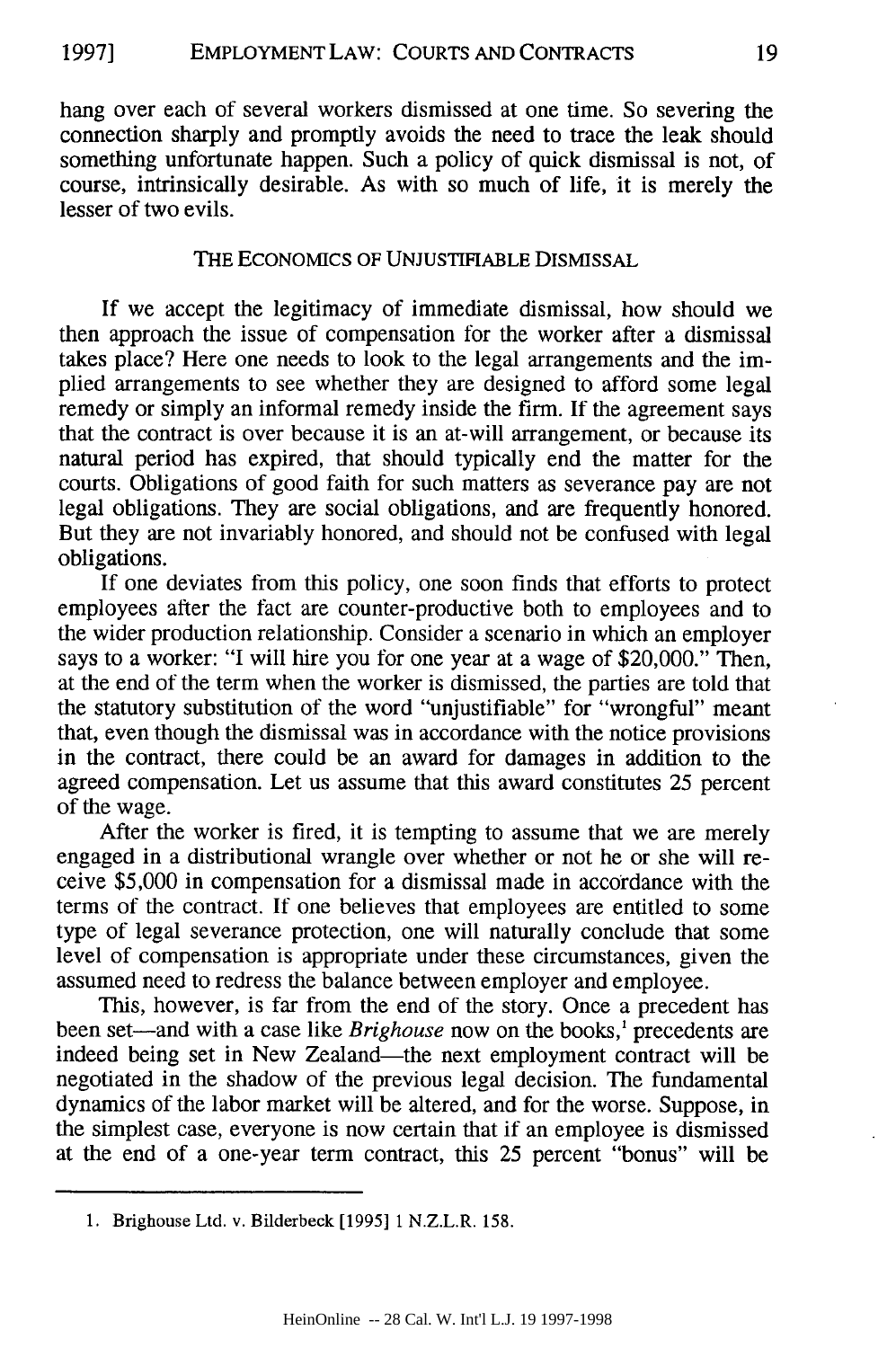awarded by the courts. The employer in our scenario will still be unwilling to pay more than \$20,000 in total remuneration; the firm needs to control its costs to stay in business. In a competitive labor market, the worker will also be prepared to accept that \$20,000 in total remuneration, as before. Ignoring adjustments for interest, the new wage for the next year should be \$16,000, with a 25 percent judicial bonus payable at the end of the year.

Given these responses, the best that can be said is that the worker will be back where she started. More likely, her economic position will deteriorate in consequence of the judge-made rule. Her preference is to receive even payments to match her expenditures, yet now she is forced to accept an end-loaded payment schedule that may force her into interim borrowing. In addition, she faces the risk of losing some portion of her year-end bonus if she is dismissed for cause during the year.

This is only the easiest scenario to analyze. But the real-world complications do little to improve the position of the worker, or justify judicial intervention. The outcomes of legal proceedings are notoriously uncertain. In some cases, the judicial bonus will not be awarded. Hard-pressed employers and employees will have to estimate the likelihood and size of the bonus to determine initial wages, and on these matters their estimates are likely to differ. Given the uncertainty, it will be both costly and difficult for them to put together a series of wage and bonus payments that replicates in expected value terms the \$20,000 standard wage contract that both parties would choose in the absence of judicial meddling in the contracting process. Add in the cost of litigation and the employee gets less than \$20,000, while the employer pays more—a senseless tax that reduces both real wages and total employment.

There is a further complication. Suppose we now need to estimate the likelihood that a contract will be renewed. One of the occupational dangers of working in any court is that a judge may suffer from what I term the "ex post syndrome." Courts only look at those transactions that are subject to litigation, and such transactions are only subject to litigation because to some extent they fail. Thus, the only term contracts that courts actually see are those that are not renewed. In many cases, of course, term contracts are renewed. Sometimes they run for one year, and then for another and so on, in the way ordinary labor contracts will sometimes run for years without anybody rupturing them, despite the fact that both parties understand they have the full legal rights to terminate at any time.

Adding to our scenario the possibility of renewal, consider what would happen if we fully backloaded the dismissal bonus, as before. The employee would receive \$16,000 during the year, but at the end of the period she would receive nothing if there were no severance. That constitutes an implicit wage reduction, unless still other adjustments to the compensation schedule are made to respond to that inequity. The wage package now has to take into account the possibility of both dismissal and renewal. Of course, all these adjustments do not happen instantaneously, but in a competitive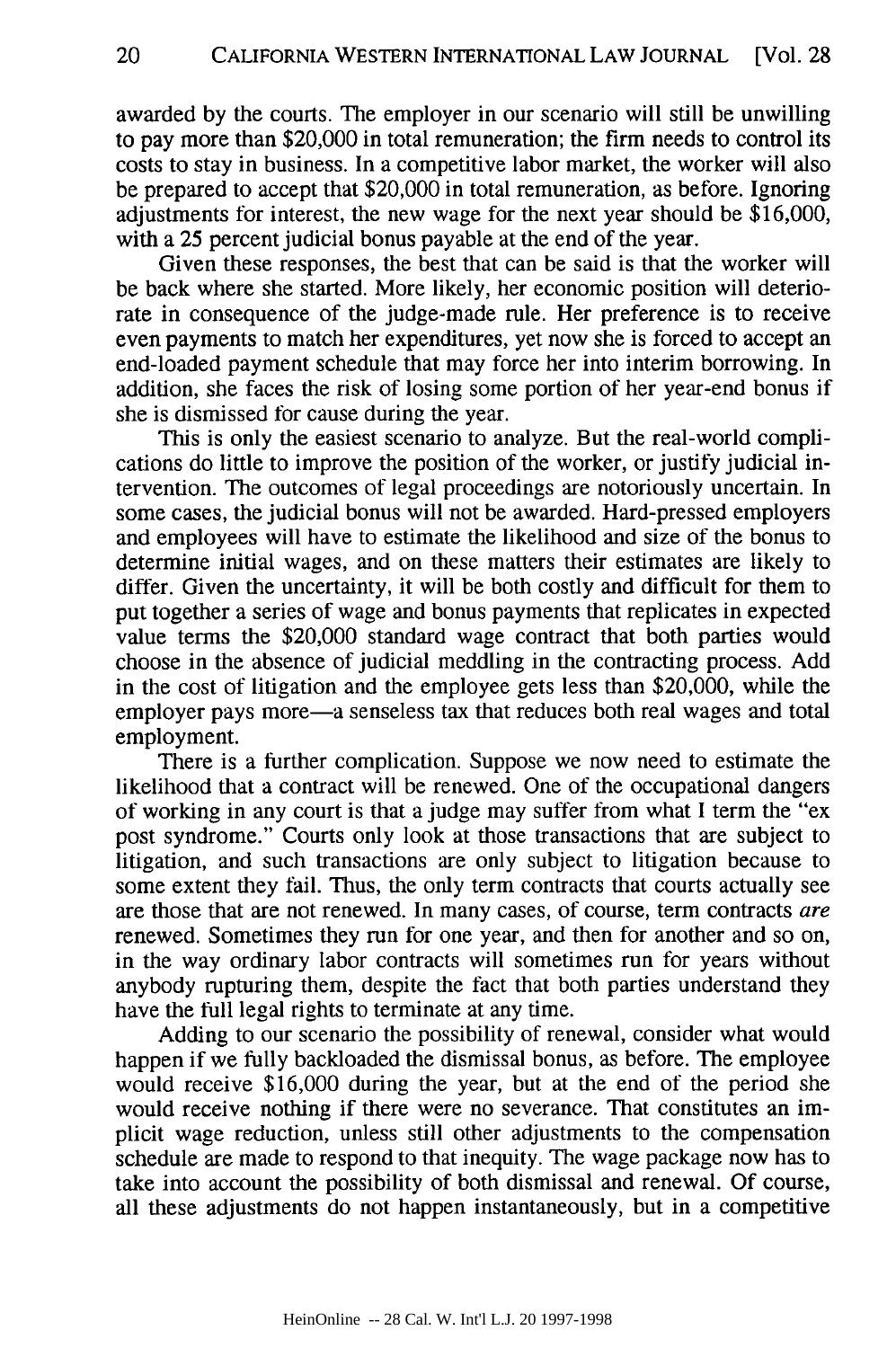labor market they surely will over time. No matter how the pieces are reassembled, the structure will always be inferior to the simple periodic wage contract that has been forced from the field.

Ex ante, the mutual benefits of the parties to an employment contract will not be captured by treating workers as a commodity. We do not say: "I have a choice of taking you, Jones, or a sack of beans. You come with me and I will treat you just as well as a sack of beans." That is hardly a great recruitment strategy. Instead, we say: "You are a person we would value. We want you to come on board. This is an organization with a lot of promise." We make representations about how we would like to see the relationship continue. And the law needs to recognize that, whenever estimations are given about probabilities of success, of renewal, or of advancement, they should not be converted into legally protected rights. Once we start to do this, a very different type of recruitment will take place. We will get a guarded conversation that goes something like this: "I would like to tell you the good news, but I cannot because the law will be read in a way that will hit me badly if the hoped-for outcome doesn't eventuate. So I will offer you a contract for one year. Don't ask me about your future, because that will create legal complications."

Yet in an ex ante world people surely want information. When they get that information, they understand perfectly well that they have not been given a warranty. If we follow the line of thinking of some judges, we run the danger of converting every honest estimation of probabilities into something approaching a warranty. Yet in all sorts of businesses we can see a clear separation of the concept of an estimated probability from the concept of a legal obligation. If a sharebroker touts a stock which subsequently falls in value, we do not expect the buyer of that stock to have his loss refunded out of the brokerage account, despite the fact that the sharebroker thought what was being supplied was good information on its performance. We cannot have a world where the buyer keeps the winnings and the broker compensates for the losses. Similar arguments apply to employment contracts. And we know from the experience of contracting-out that all the soft representations that are the basis of such transactions are generally meant to give information and not to create legal relations. Courts should honestly respect those kinds of relationships. They should not be influenced by the *ex post* situation, where they are confronted with circumstances that seriously muddy the water. That only makes contracting more difficult.

The lesson should be clear. The effort to provide a worker a bonus upon non-renewal invariably imposes a tax on employers and employees alike. The effort to improve the lot of individual workers decreases the welfare of both workers and employers as a class. The legal regime that enforces contracts as written will outperform one that reserves to courts the right to rejigger them after the fact. A sound legal regime is one that contains clear and simple rules that respect the rights of parties to enter into any contracts they see fit. That regime should not tip the scales against either contracts at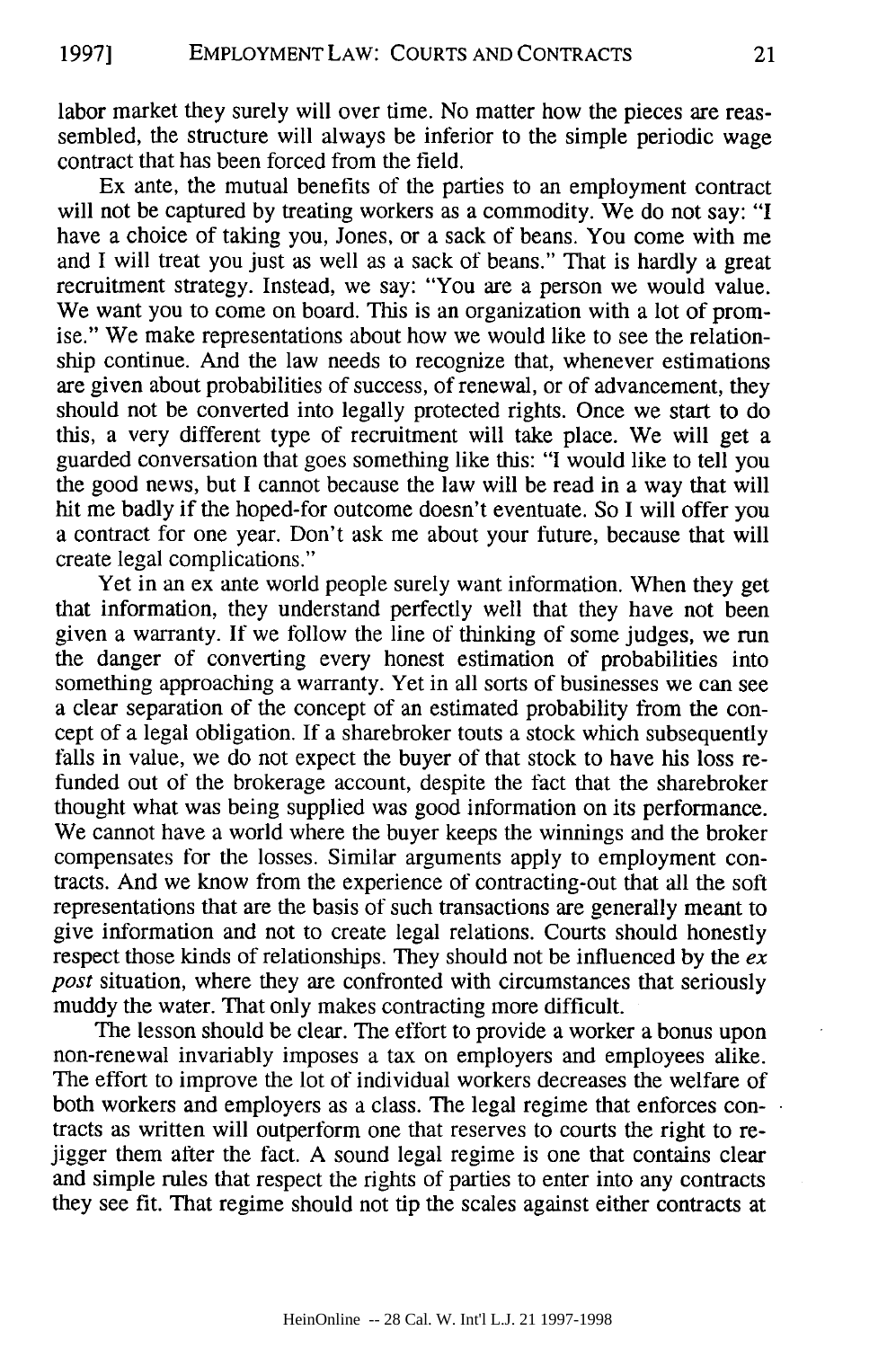will or fixed-term contracts. Instead, it should recognize them both for what they are-indispensable mechanisms for promoting mutual gain through voluntary exchange. Above all, judges should resist the temptation to play Robin Hood after the fact. The approach taken in the *Brighouse* case, even if it were in perfect congruence with the statute, remains mischievous from an economic point of view.

## THE PERVERSE DISTRIBUTIONAL EFFECTS OF JUDICIAL MEDDLING

Judicial meddling with employment contracts often takes the form of implying terms in the teeth of an agreement with the opposite intention. This practice can have more than adverse efficiency effects. It can also lead to some odd, if not perverse, distributional consequences. This is because, in dealing with employment contracts, we are not just dealing with union contracts and union relationships. The United States again furnishes an instructive parallel. The most lucrative disputes over unjust dismissal typically arise under American anti-discrimination law-the equivalent to New Zealand's so-called Human Rights Act 1993. We have various designated heads of protection-sex, race, age, disability, and, increasingly, sexual orientation. The people who gain under these statutes turn out frequently not to be women or the members of minority groups, where there is a high level of public sympathy and support. Rather, the big winners are the elderly, who sue under the age discrimination provisions, or who do not need to sue because they are effectively insulated from being fired. The same tendency, I suspect, is present in New Zealand employment law. An employee can be anybody from a chief executive to a day laborer. Workers in high positions will often be better placed to argue that their contracts contain implied terms that are not found in the employment contracts of ordinary union workers.

Indeed, in the *Brighouse* and *Kerry Smith<sup>2</sup>* cases, the plaintiff employees were situated high up in the employment hierarchy. If one has concerns about income redistribution, it is beyond my comprehension why one would want to give the favored few an additional earning mechanism, after the fact, that will work in some cases but not in others. I can at least understand efficiency justifications, even though—as I have argued—I do not believe they stand up. The efficient solution is the clean legal contract, and I hope I have sufficiently explained how complicated contracting becomes when we depart from that model.

Distributional arguments have an enormous appeal in public debate. The problem is that any statutory initiative is almost invariably subject to the law of unanticipated consequences. There are all sorts of follow-on ef fects, as self-interested actors try to take advantage of the new legal environment. The resulting distributional outcomes rarely coincide with the intentions that led to the passage of the original Act. Thus, rent control laws in

<sup>2.</sup> Kerry Smith v. Radio I Ltd. [1995] 1 E.R.N.Z. 281.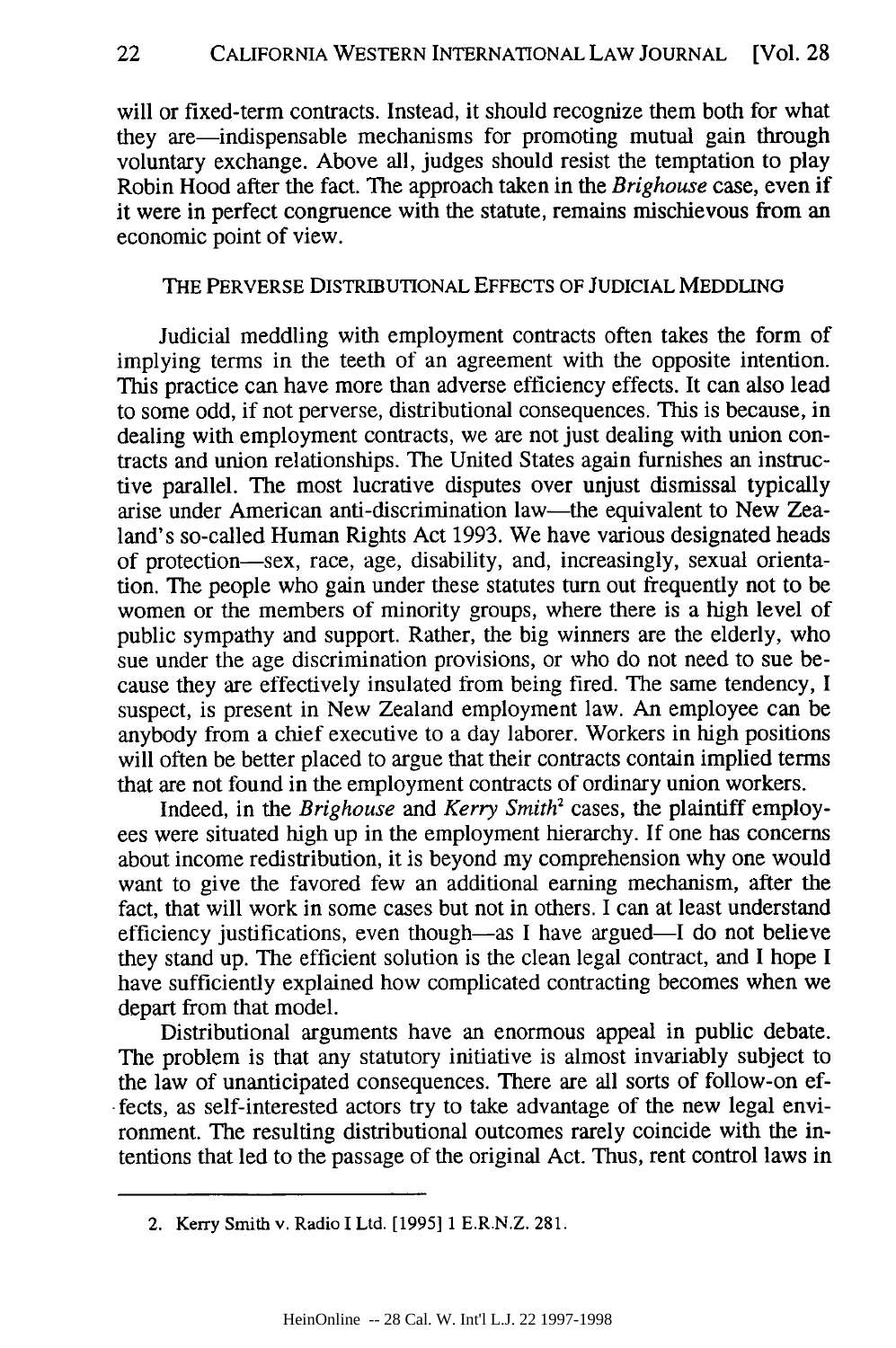the United States typically benefit upper class people who live at trendy addresses like Central Park West-hardly the individuals whose cases were featured in the anecdotal discussions of the need for these laws.

Similarly, the anti-discrimination laws often work for the greatest benefit of the privileged few: it is far harder for an employer to defend against an age discrimination case brought by a high-priced employee than it is to defend against a suit brought by a low-level minority employee. The age statutes make it quite impermissible to look at background, or general levels of productivity. We are told, however unwisely, that we have to ignore all general evidence of the decline in productivity with age and concentrate on the facts of the individual case. Yet these will often reveal strong performance and favorable evaluations of past work, and not track the incipient signs of decline that have led to the termination decision. But for younger workers a case involving discrimination based on race may turn on specific proof of incompetence that can be marshaled in the personnel records. No one claims that this pattern of outcomes matches the original intention behind the antidiscrimination laws. The subversion of legislative intentions takes place not only through judges misreading contracts or misunderstanding social dynamics, but also because the people who bring lawsuits and can present their case are often the last people that the statutes are trying to help. We will see far more equitable results from a seemingly prosaic legal rule that is wary of reading implied terms into a contract.

#### LET CONTRACTS BE CONTRACTS

I will finish with an example from a completely different area of the law-one that reinforces my earlier point about the way in which those working in specialized courts can miss out on important lessons from wider contracting theory.' The arbitration of maritime disputes is one area of the law where, for a time, real competition existed. For the longest time, the English courts applied the following formula for maritime disputes: "If you give us a written document, we will not recognize good faith defenses or imply terms that accord with our sense of justice. All we will recognize is what is written down in the contract, plus the necessary implications collected from the background norms of the sort that begin 'unless otherwise agreed this term is added into the contract."'

German courts also handled maritime disputes, and they were good faith courts up and down the line. They adopted sophisticated rules of bona fides in contracting; they were prepared to imply all sorts of commercially reasonable terms; they had certain non-waivable provisions that were fundamental to the contract. The contract became the foundation on which an elaborate judicial edifice was erected in accordance with the directives of

*<sup>3.</sup> See* McChesney, *On the Procedural Superiority of a Civil Law System, A Comment,* **30** KYKLos 507 (1977).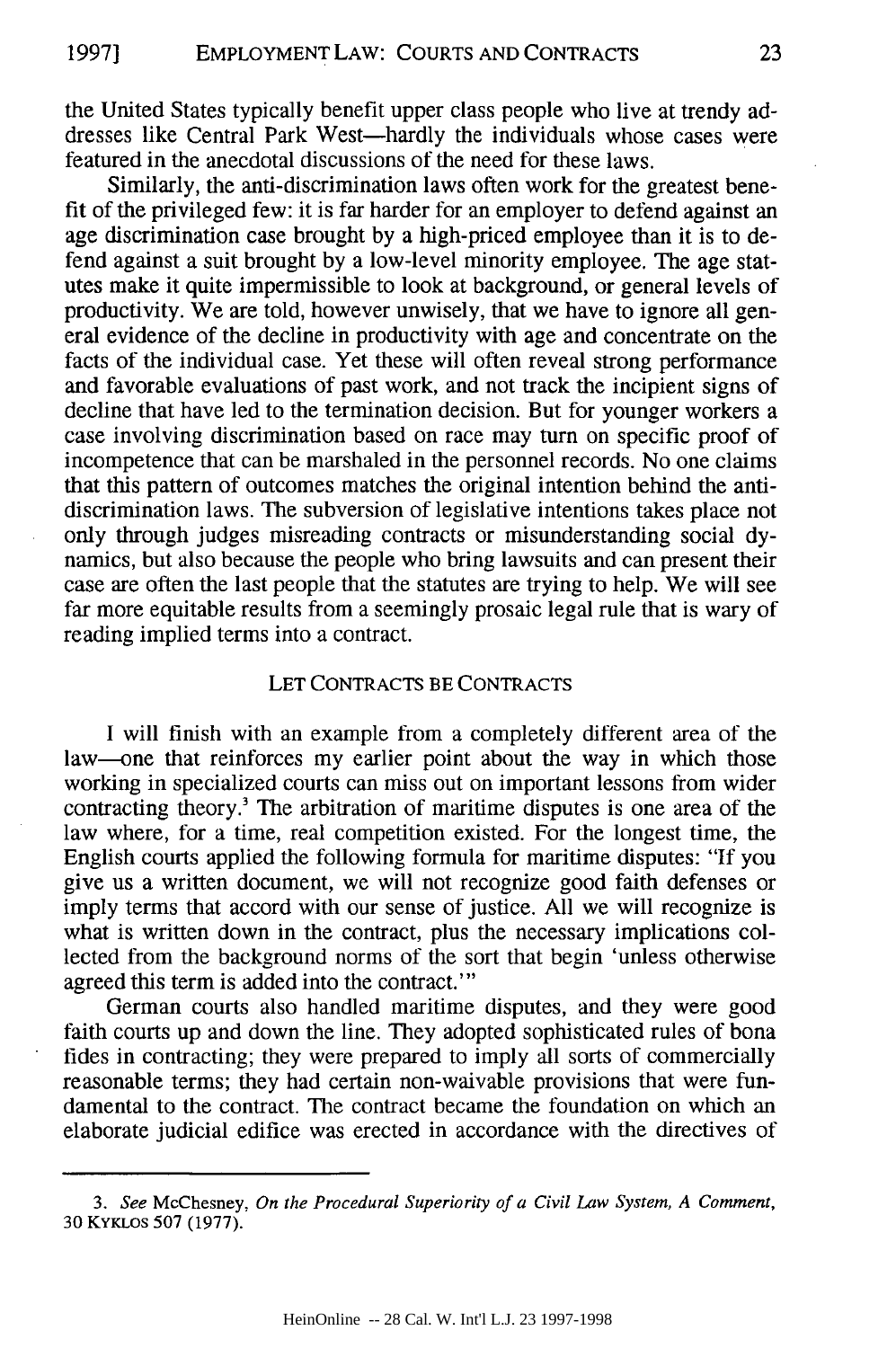the most learned of professors. The inevitable happened: 95 percent of the business went to the English courts, and eventually the German courts changed. The English approach won out because most people understand that they do not need a court to address any latent concerns about equitable treatment. They go to court because there has been a breakdown in a contract, and at that point they want a strict enforcement of their legal rights. So with vigorous competition between jurisdictions, parties gravitated *ex ante* to the jurisdiction where the theory of enforcement was relatively uncomplicated.

That experience should be a powerful lesson in a world where we generally do not have competition in the provision of legal services. If it is good enough for marine arbitration—where people do not like to be treated like commodities either-it is good enough for employment relationships.

## A RESPONSE TO PROFESSOR WAILES<sup>4</sup>

The Editors of the California Western International Law Journal have been kind enough to give me Professor Nick Wailes' critique of my defense of the Employment Contracts Act. While it is not possible in a short addendum to respond to all of his points, I think that it is appropriate to address several of them briefly.

First, I do not think that it is possible to make assessments of human behavior without recourse to the biological forces that help make us what we are. No one should be so narrow-minded as to argue that social life is simply an expression of what our genes dictate about our behavior. But by the same token, no one should be so blind to natural forces as to assume that individuals are infinitely malleable in temperament and taste, and thus plastic vessels who can be formed and reformed by those social pressures-be they familial, social, or governmental—that influence them. Second, Mr. Wailes is quite correct to indicate that an appreciation of the biology does not in and of itself direct us to the proper normative measure. But he is wrong to charge that I have tried to jump the Humean gap by committing the is/ought fallacy. Hume himself continued on at great length with his discussion of the sound rules of social organization just after he outlined the fallacy in question, and his rules of course stressed the importance of voluntary exchange, both for services and property, as a means of improving human welfare.'

I agree with Hume's general normative vision, and think that in general there is little reason to be against any legal regime that makes somebody

<sup>4.</sup> The following addendum was not published by the New Zealand Business Roundtable, but was provided by Professor Epstein in response to the article by Nick Wailes, published in this *Symposium. See* Nick Wailes. *Professor Richard Epstein and the New Zealand Employment Contracts Act: A Critique,* 28 **CAL.** W. **INT'L** L.J. 27 (1997).

<sup>5.</sup> David Hume, A Treatise Of Human Nature, Book **II,** at 469-70 (L. Selby-Bigge ed., 1888). The discussion of the origins of property is found in Book  $III$ , at 484 ff.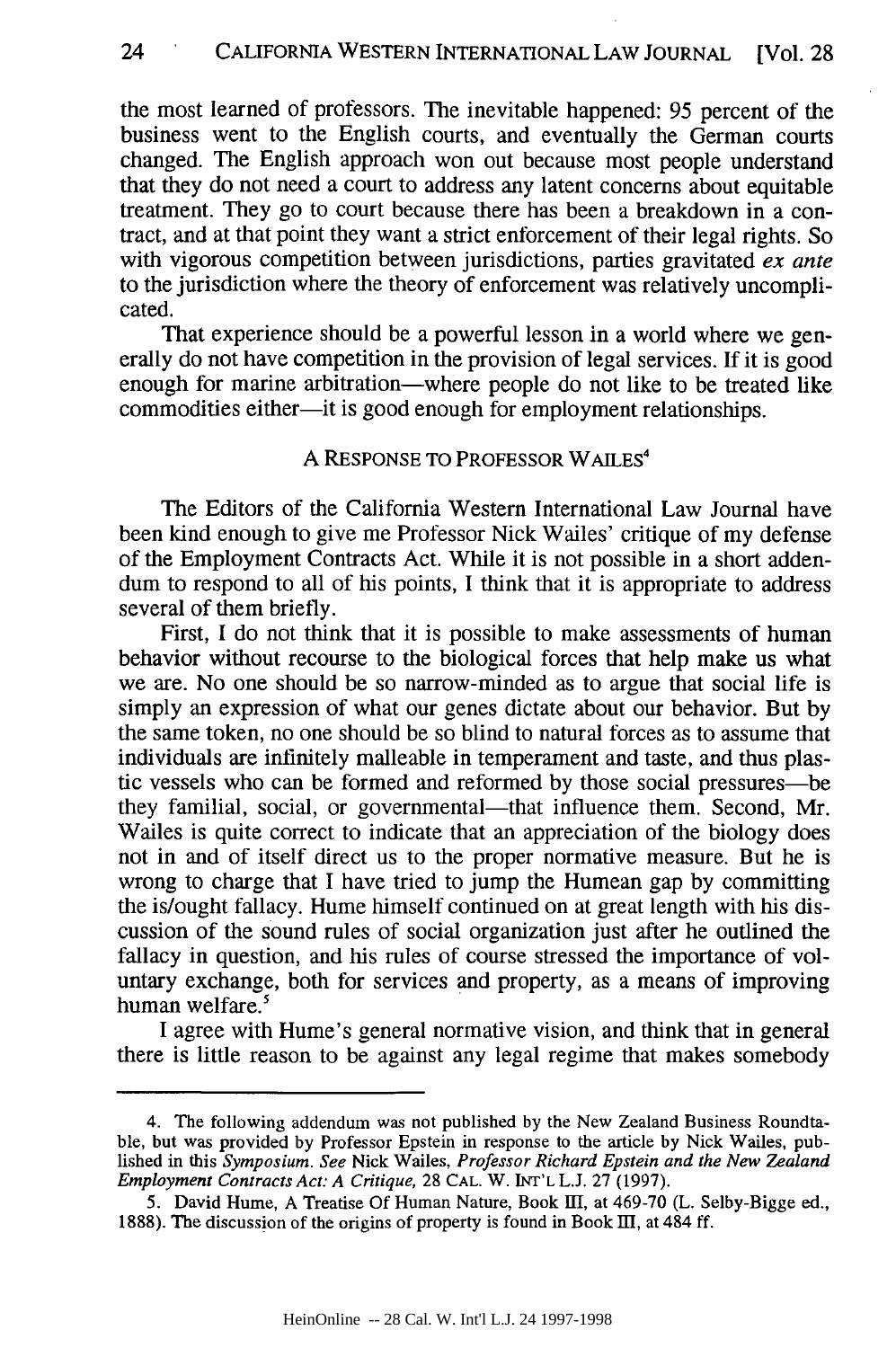better off and no one worse off in the initial position: the usual criterion derived from the work of Pareto. Mr. Wailes is reticent in stating his own normative framework. Yet he offers no reason why we should not migrate towards legal regimes in which individuals engage in voluntary transactions that maximize their joint welfare and set the stage for further gainful interactions with other individuals not parties to the immediate transaction. In general a competitive market, supported by a critical social infrastructure, is the best way to achieve that result.

Fortunately, for this purpose employment contracts do not give rise to the usual public goods problems that pervade the creation of streets and highways, or modern telecommunications networks. They do not generate pollution or other externalities. That being the case, the ability to form and reform these arrangements with great rapidity offers the best way in which to match individuals with one another. State regulations that cramp the possibility of new entry, as with unionization, or which force unwanted associations, as with laws of unjust dismissal or antidiscrimination rules, are illustrations of major social mistakes. Wailes' appeal to Professor Gerry Cohen's argument that individuals with unequal natural endowments could end up with equal shares of common property is really quite beside the point. $\delta$  Cohen's model presupposes that we have two individuals trying to divide some isolated desert island between them, and thus raise the kind of holdout and bargaining problems that simply do not arise in a world in which prospective employers and employees each have a wide range of choices of contractual partners. We are not dealing with contrived state of nature illustrations. We are dealing with the patterns of regulation in ongoing markets.

Third, Mr. Wailes wrongly thinks that my views commit me to a form of hierarchical control in which well-endowed individuals take the position of firm owners, and less-endowed ones occupy the lowly nether world of employees. But no such conclusion could be drawn. Many small businesses are owned by struggling entrepreneurs; many employees command huge salaries from large corporations. Simple wealth or power does not explain their distribution into owners or employees, much less distinguish between members of each class. Nor are these roles preordained by law. Two individuals can form a partnership or decide to enter into an employment relationship at their preference, not mine, and they will do so because of how the distribution of risk relates to their control over the business or their taste for risk. Happily, a market system avoids the hierarchical arrangements found under a command and control system governed from the center. Recall that the iron law of oligarchy is closely associated with union behavior, where in fact entry and exit can be sharply controlled by shop rules.

<sup>6.</sup> Gerry Cohen, *Self Ownership, World Ownership and Equality: Part II,* 3 **SOCIAL PHILOSOPHY AND** POLICY 77, 80-87 (1986) (the parable of Able and Infirm who each own themselves separately but all resources jointly).